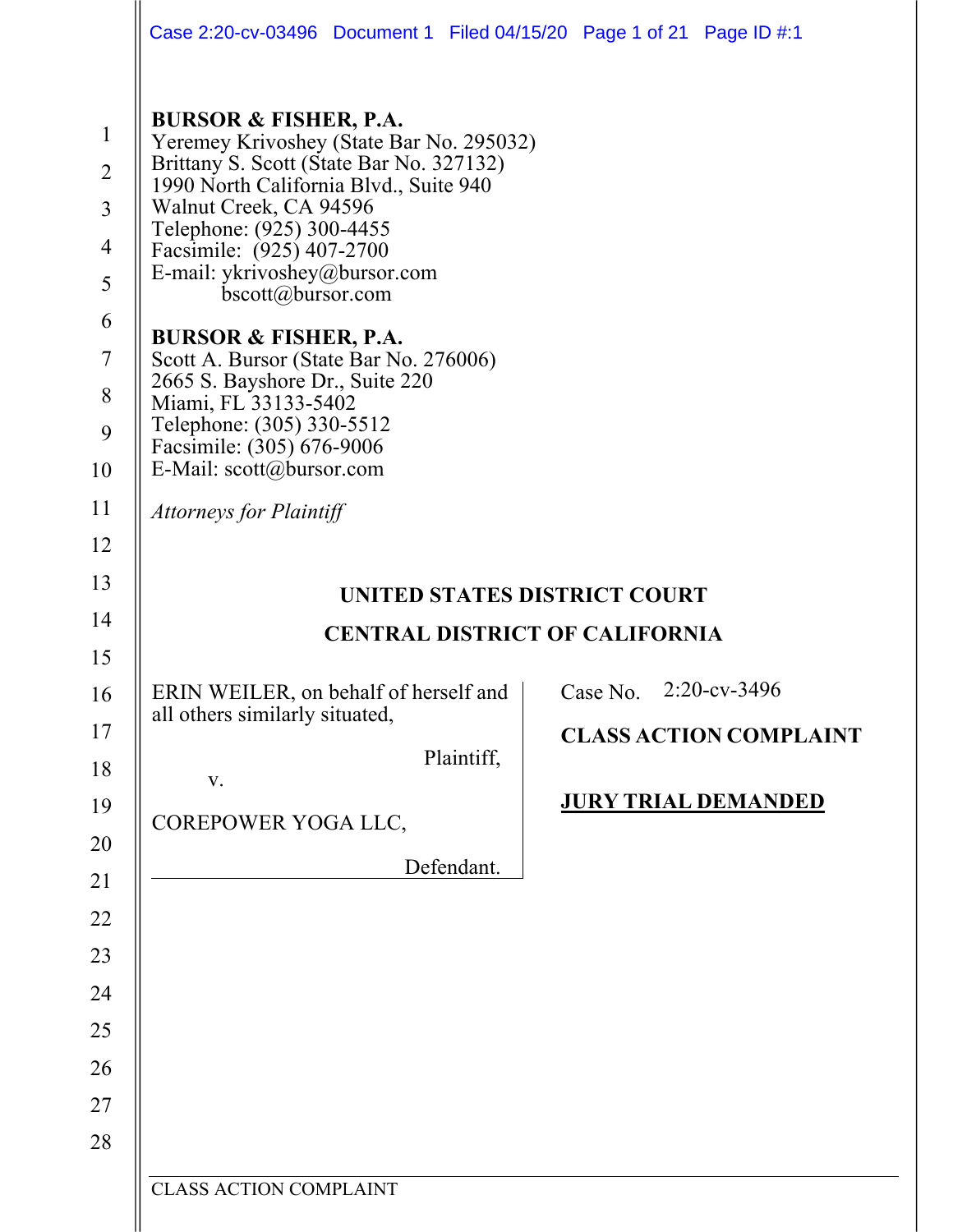Plaintiff Erin Weiler ("Plaintiff") brings this action individually and on behalf of all others similarly situated, against Defendant CorePower Yoga, LLC ("CorePower" or Defendant"). Plaintiff makes the following allegations upon information and belief, except as to allegations specifically pertaining to herself, which are based on their personal knowledge.

#### **PARTIES**

1. Plaintiff Erin Weiler is a citizen of California, residing in Los Angeles, California. Ms. Weiler was a member at Defendant's CorePower Yoga Studios, paying \$169 per month on a month-to-month basis. Plaintiff has been a month-tomonth member since February 2020. On February 21, 2020, Defendant charged Plaintiff's credit card in the full amount of her month-to-month membership and her annual member charge - \$169 – for the period of February 21 through March 21, 2020. On March 16, 2020, however, Defendant closed all of its CorePower Yoga Studios nationwide, including the CorePower Yoga Studio in Los Angeles, CA that Plaintiff attended. On March 21, 2020, Defendant attempted to further charge Plaintiff \$84.00 for her membership from March 21 through April 21, despite the fact that Defendant's Studios remained closed and were set to be closed for the foreseeable future. Plaintiff promptly notified Defendant that it was not authorized to charge the \$84.00 to her credit card. Defendant refused to freeze the charge, and continued to charge Plaintiff's credit card on a daily basis, until Plaintiff was forced to cancel her credit card to avoid the fraudulent charge. Defendant has retained the full amount of her membership even though Plaintiff does not have access to any of Defendant's Yoga Studios. Further, Defendant has not refunded Plaintiff any part of her monthly fee for March 16 through March 21, 2020, when Defendant's Yoga Studios were closed. Plaintiff signed up for Defendant's month-to-month membership with the belief and on the basis that she would have daily access Defendant's Yoga Studios. Plaintiff would not have paid for the membership, or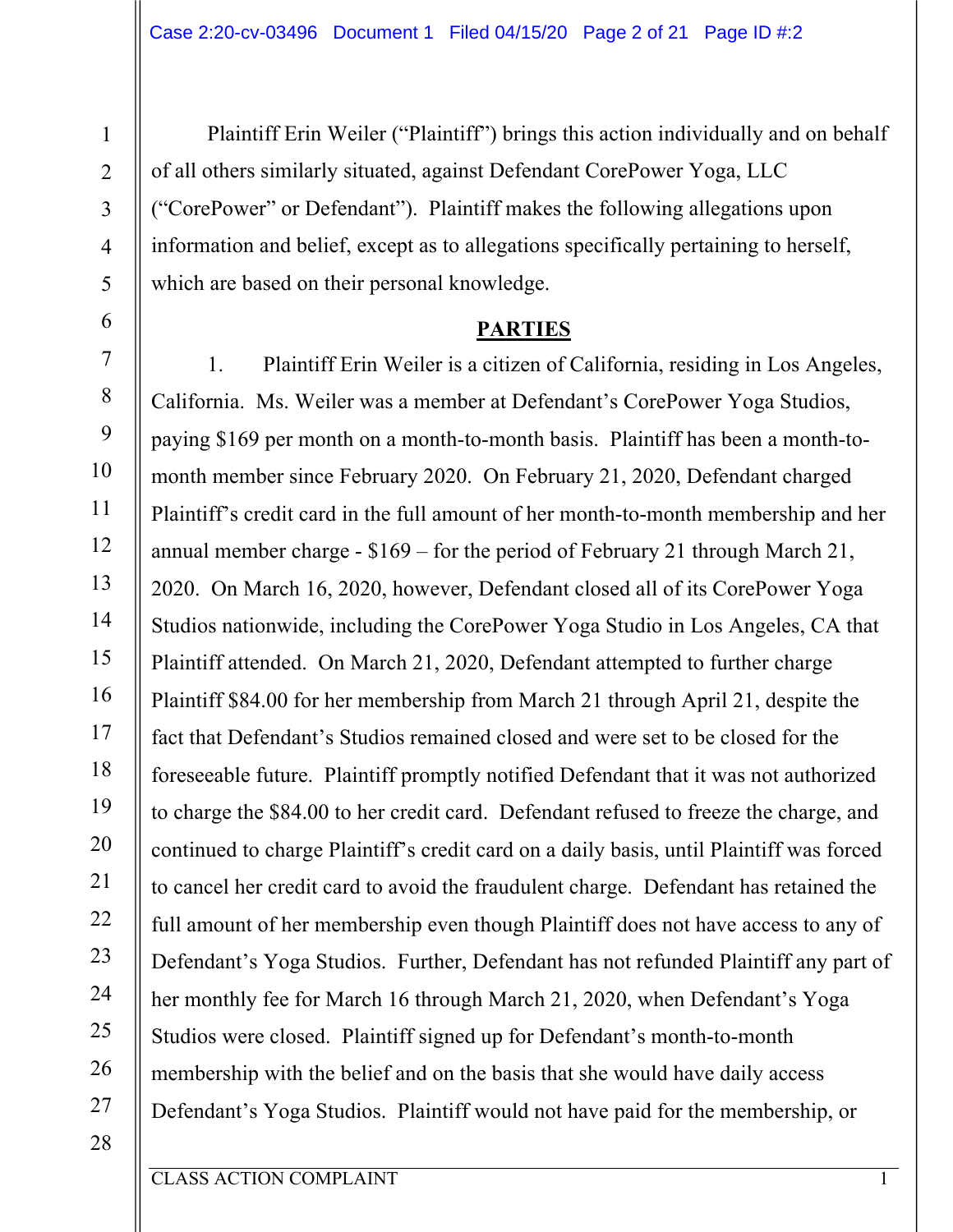would not have paid for it on the same terms, had she known that she would not have access to any of Defendant's Yoga Studios. Plaintiff continues to face imminent harm, as Defendant retains its customers' monthly fees while all of its Yoga Studios remain closed.

2. Defendant CorePower Yoga, LLC is a Colorado corporation located and headquartered in Denver, Colorado. Defendant is the operator of over 200 yoga studios nationwide, including 60+ Yoga Studios in California. Defendant claims that its yoga studios provide "a yoga fitness experience like no other."1

## **JURISDICTION AND VENUE**

3. This Court has subject matter jurisdiction pursuant to 28 U.S.C. § 1332(d)(2)(A) because this case is a class action where the aggregate claims of all members of the proposed class are in excess of \$5,000,000, exclusive of interest and costs, and most members of the proposed nationwide class are citizens of states different from the states of Defendant.

4. This Court has personal jurisdiction over Defendant because Defendant conducts substantial business within California such that Defendant has significant, continuous, and pervasive contacts with the State of California. Defendant is registered to do business in the State of California.

5. Venue is proper in this Court pursuant to 28 U.S.C. § 1391 because the challenged fee practices have been committed in this District and because Plaintiff resides and suffered the alleged harm in this District.

# **FACTS COMMON TO ALL CAUSES OF ACTION**

6. Defendant CorePower has made the unconscionable decision to keep its thousands of customer's monthly membership fees while closing 100 percent of its Yoga Studios as the novel coronavirus, COVID-19, rages throughout the world and the United States economy has gone into a deep recession.

27 28

1

2

3

4

5

6

7

8

9

10

11

12

13

14

15

16

17

18

19

20

21

22

23

24

25

26

<sup>1</sup> https://www.corepoweryoga.com/yoga-fitness-experience (last accessed April 13, 2020).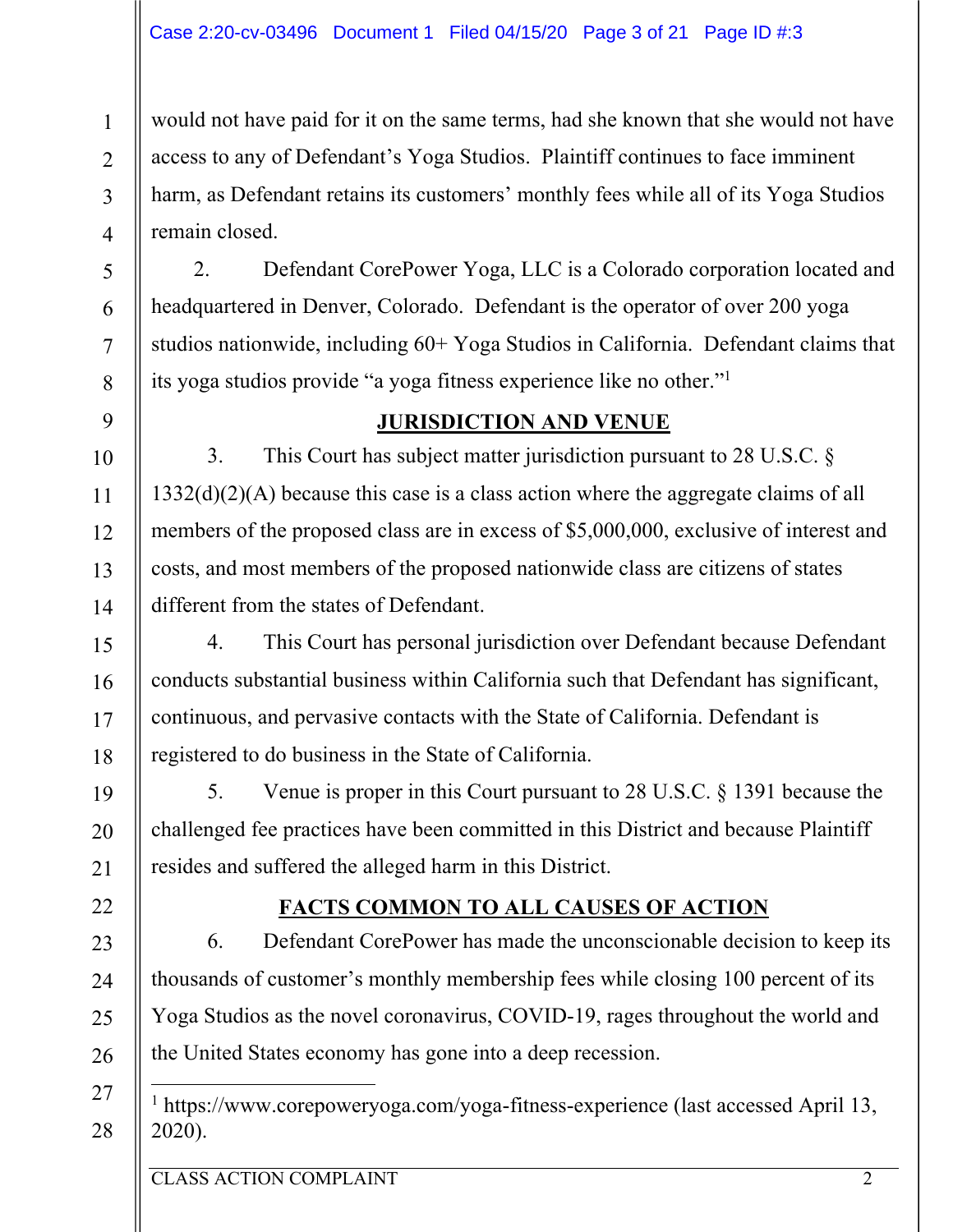7. Defendant is the operator of more than 200 Yoga Studios throughout the United States, of which over 60 are located cities in California.<sup>2</sup> Defendant promises consumers that its "yoga classes, teachers and yoga studio network are there to welcome you when you're ready for a yoga fitness experience unlike any other."3 To use Defendant's Yoga Studios, all of Defendant's members sign up for a month-to-month membership called the "Black Tag" membership, or a day pass. Both passes assure members that Defendant will be "there to welcome you when you're ready for a yoga fitness experience unlike any other."4 8. To sign up for Defendant's memberships, customers provide Defendant with their credit card information. Defendant then automatically charges its customers' cards, as payments are due on a monthly basis. // // // // // //

| $\parallel$ <sup>2</sup> <i>Id.</i> ; see also https://www.corepoweryoga.com/yoga-studio/all-locations (last |
|--------------------------------------------------------------------------------------------------------------|
| $\parallel$ accessed April 13, 2020).                                                                        |

26 27 <sup>3</sup> https://www.corepoweryoga.com/yoga-studio/all-locations (last accessed April 13, 2020).

28

1

2

3

4

5

6

7

8

9

10

11

12

13

14

15

16

17

18

//

//

//

//

//

//

 $4$   $Id.$ 

19

20

21

22

23

24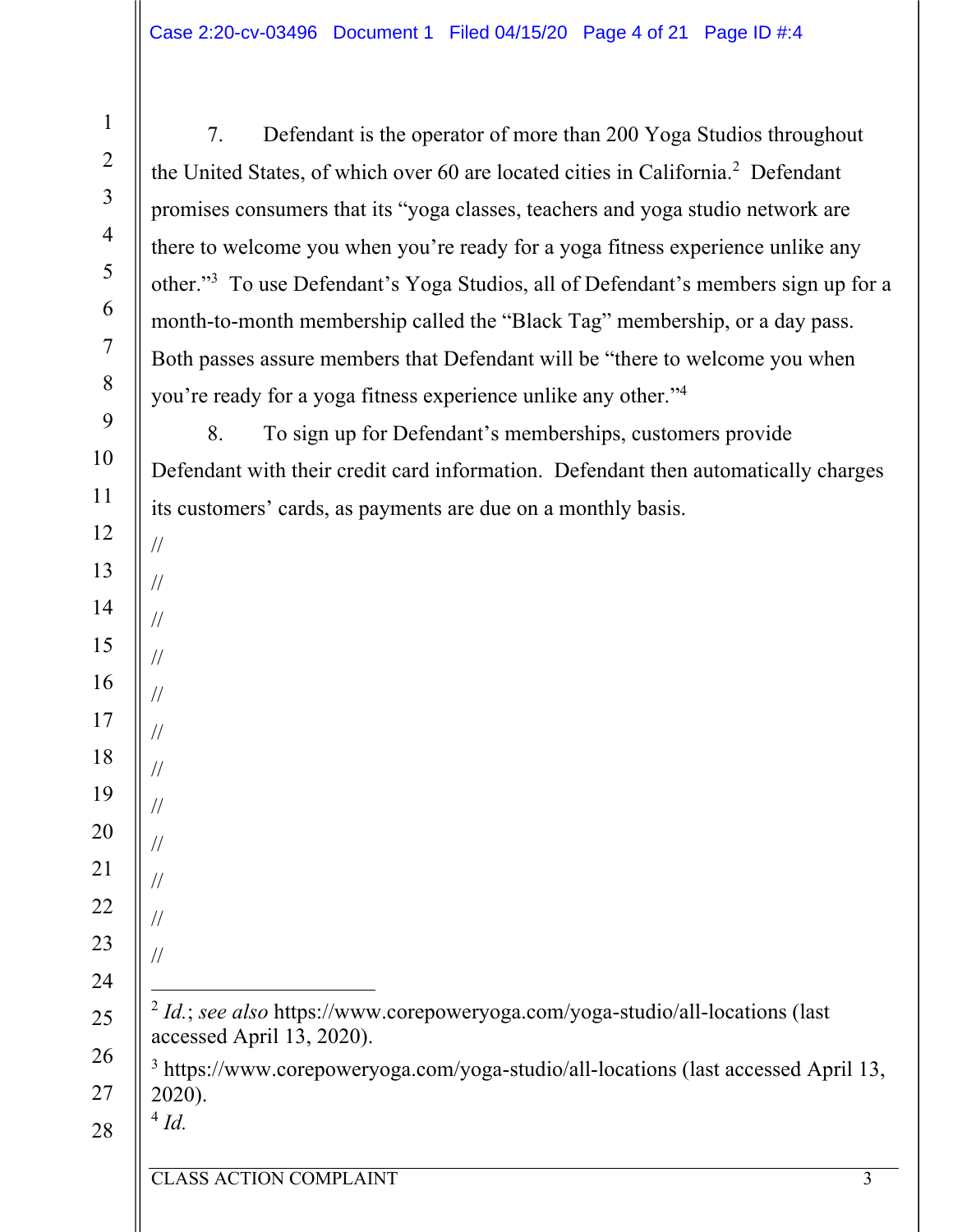| $\mathbf{1}$   | 9.<br>On March 16, 2020, Defendant closed all of its Yoga Studios:                                                                                                   |                |
|----------------|----------------------------------------------------------------------------------------------------------------------------------------------------------------------|----------------|
| $\overline{2}$ | Defendant has not refunded any consumers for their lost membership access.                                                                                           |                |
| $\overline{3}$ | Instead, it has retained the fees for the time period between March 16 and present.                                                                                  |                |
| $\overline{4}$ |                                                                                                                                                                      |                |
| 5              | To Our Community,                                                                                                                                                    |                |
| 6              | As coronavirus has evolved over the past few weeks, we've done all that we can<br>to support the health and safety of our teachers, students and local communities.  |                |
| 7              | To stay true to that, we've made the difficult decision to temporarily close our<br>studios beginning March 16. We plan to resume classes March 30, but will         |                |
| 8              | reassess as we get closer and keep you updated. Although this will be                                                                                                |                |
| 9              | challenging for all of us, we are confident in the strength of this community and<br>know we can get through this together.                                          |                |
| 10             | If you have a monthly membership or are currently in Teacher Training, watch for                                                                                     |                |
| 11             | an email update coming tomorrow with more information.                                                                                                               |                |
| 12             | What's important to remember right now is that our yoga practice is always there<br>for us - wherever we are. While studios are closed, you will have free access to |                |
| 13             | a special collection of online classes through CorePower Yoga On Demand. New<br>C1, C2, Sculpt, HPF and even meditation classes will be available every week so      |                |
| 14             | you can keep up your practice from home. We truly hope this supports your                                                                                            |                |
| 15             | health and wellbeing - please share with friends, family or anyone who needs<br>yoga now more than ever.                                                             |                |
| 16             | If you have questions or need anything, please email info@corepoweryoga.com.                                                                                         |                |
| 17             | We are beyond grateful for this community and can't wait until we can flow<br>together in our studios again soon.                                                    |                |
| 18             | Namaste,                                                                                                                                                             |                |
| 19             | <b>Niki Leondakis</b>                                                                                                                                                |                |
| 20             | <b>Chief Executive Officer</b>                                                                                                                                       |                |
| 21             |                                                                                                                                                                      |                |
| 22             | $\frac{1}{2}$                                                                                                                                                        |                |
| 23             | $\frac{1}{2}$                                                                                                                                                        |                |
| 24             | $\frac{1}{2}$                                                                                                                                                        |                |
| 25             | $\frac{1}{2}$                                                                                                                                                        |                |
| 26             | $\frac{1}{2}$                                                                                                                                                        |                |
| 27             | $\frac{1}{2}$                                                                                                                                                        |                |
| 28             |                                                                                                                                                                      |                |
|                | <b>CLASS ACTION COMPLAINT</b>                                                                                                                                        | $\overline{4}$ |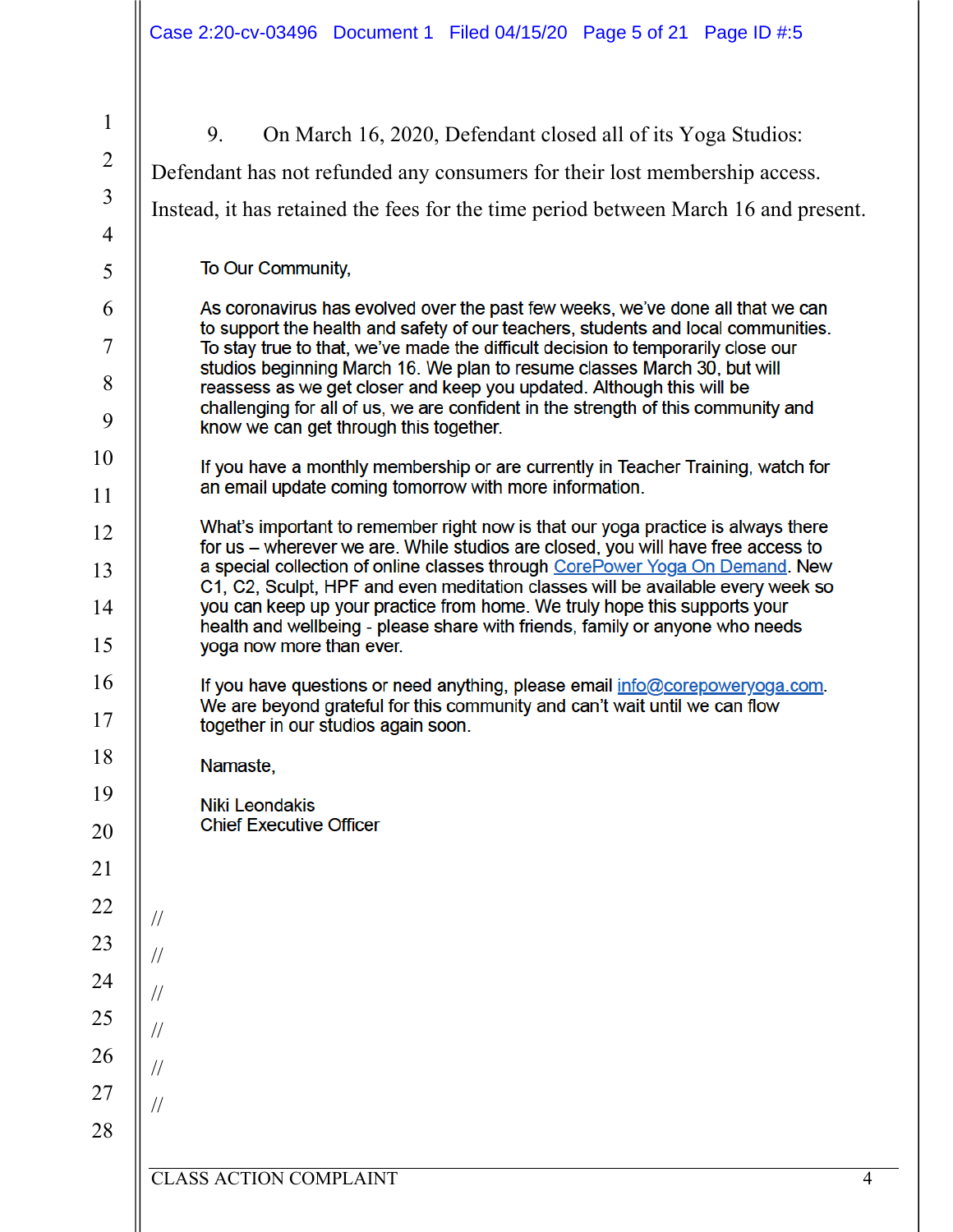10. Further, Defendant continued to charge members dues during the period in which Defendant's Yoga Studios were closed. For instance, in a message to Plaintiff, Defendant stated that it would charge her \$84 despite the fact that its studios were closed:

We have been experiencing an extremely high volume of inquiries and apologize that we did not respond to your request before your most recent billing. Please note your 3/21/2020 membership payment will still run. However, this payment will be only \$84, to account for the time we have been closed. We will automatically extend the freeze through the entire closure period.

We are beyond grateful for you and this community and as a member, you will now have full unlimited access to all online classes through CorePower Yoga On Demand starting Sunday, March 22. Enjoy 20, 30 and 60 minute versions of the same CorePower class formats you're used to in studios. Watch for an email from support@vhx.tv with directions to access your newly activated account. Please double check your spam folder and if you have any issues, contact support. Note if you're already a subscriber, we'll automatically adjust your account.

Until we can practice together again in studios, we will also be streaming live classes for you each day.

There is endless strength in this community and we will find our way together. We can't wait until we can flow together in our studios again soon.

Thank you,

**Customer Experience** 

11. Plaintiff seeks relief in this action individually, and on behalf of all of Defendant's customers in California that have paid or were charged fees while Defendant's Yoga Studios were closed for Defendant's violations of the California Consumer Legal Remedies Act ("CLRA"), Civil Code §§ 1750, *et seq*., Unfair Competition Law ("UCL"), Bus. & Prof. Code §§ 17200, *et seq*., False Advertising Law ("FAL"), Bus. & Prof. Code §§ 17500, *et seq*., for breach of express warranties, negligent misrepresentation, fraud, unjust enrichment, money had and received, conversion, breach of contract.

# **CLASS ACTION ALLEGATIONS**

12. Plaintiff brings this action as a class action under Federal Rule of Civil Procedure 23 on behalf of a Class consisting of all of Defendant's members nationwide that were charged dues for a period of time when Defendant's Yoga Studios were closed.

28

26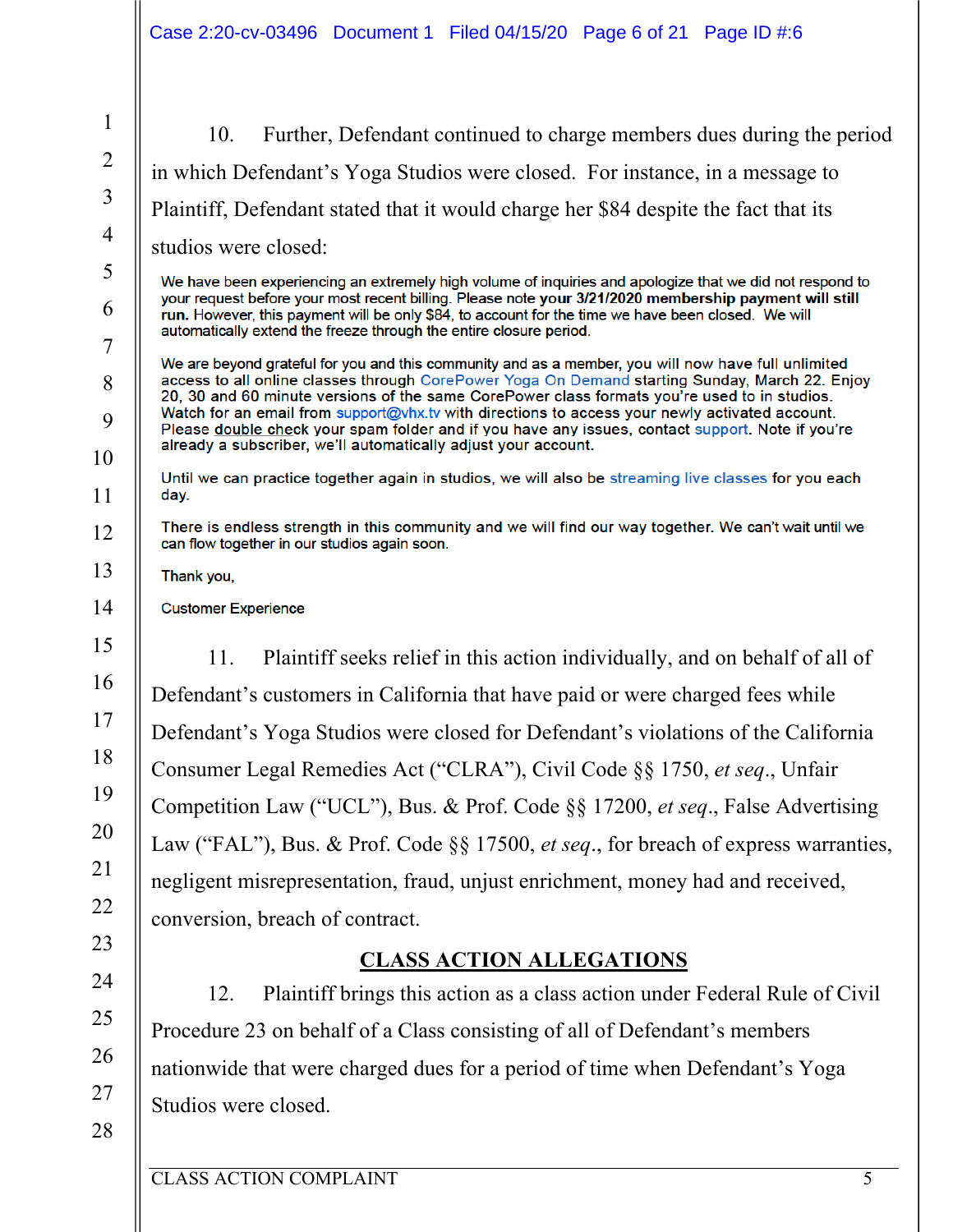13. Plaintiff also seeks to represent a subclass defined as all members of the Class who are members at a Yoga Studio in California (the "California Subclass"). 14. Excluded from the Class are persons who made such purchase for the

purpose of resale. Also excluded are Defendant and their affiliates, parents, subsidiaries, employees, officers, agents, and directors, as well as any judicial officers presiding over this matter and the members of their immediate families and judicial staff.

15. Plaintiff reserves the right to amend or modify the Class definition with greater specificity or further division into subclasses or limitation to particular issues as discovery and the orders of this Court warrant.

16. Members of the Class are so numerous that their individual joinder herein is impracticable. On information and belief, members of the Class number in the tens or hundreds of thousands. The precise number of Class Members and their identities are unknown to Plaintiff at this time but may be determined through discovery. Class Members may be notified of the pendency of this action by mail and/or publication through the membership records of Defendant.

17. Common questions of law and fact exist as to all Class members and predominate over questions affecting only individual Class members. Common legal and factual questions include, but are not limited to whether Defendant has breached its contract with its customers and whether its actions are fraudulent and unlawful.

18. Plaintiff's claims are typical of the claims of the Class in that she purchased the CorePower memberships in reliance on the representations and warranties described above, and suffered a loss as result of those purchases.

19. Plaintiff is an adequate representative of the Class because her interests do not conflict with the interests of the Class Members she seeks to represent, she has retained competent counsel experienced in prosecuting class actions, and she intends to prosecute this action vigorously. The interests of Class Members will be fairly and adequately protected by Plaintiff and her counsel.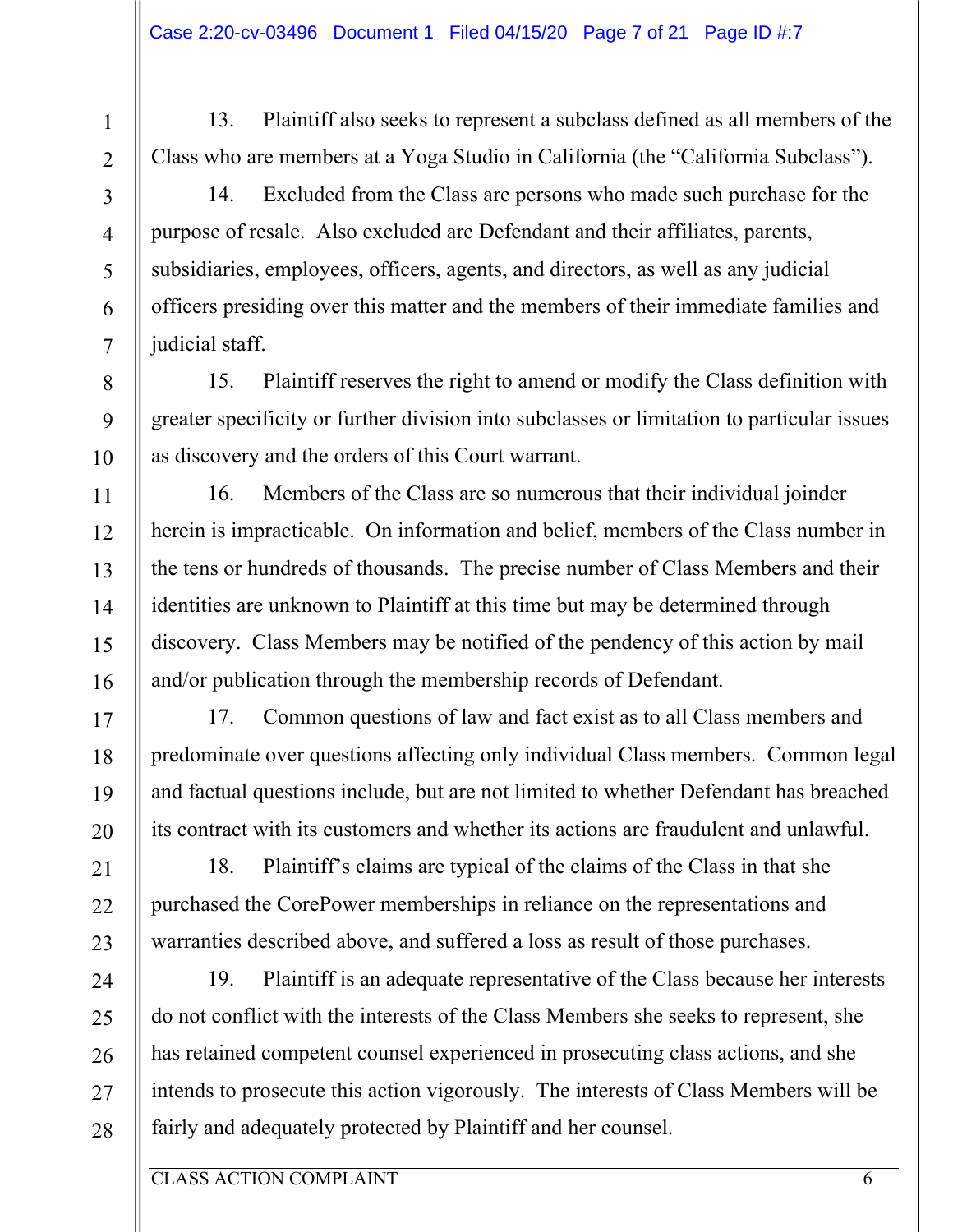20. The class mechanism is superior to other available means for the fair and efficient adjudication of the claims of the Class Members. Each individual Class Member may lack the resources to undergo the burden and expense of individual prosecution of the complex and extensive litigation necessary to establish Defendant's liability. Individualized litigation increases the delay and expense to all parties and multiplies the burden on the judicial system presented by the complex legal and factual issues of this case. Individualized litigation also presents a potential for inconsistent or contradictory judgments. In contrast, the class action device presents far fewer management difficulties and provides the benefits of single adjudication, economy of scale, and comprehensive supervision by a single court on the issue of Defendant's liability. Class treatment of the liability issues will ensure that all claims and claimants are before this Court for consistent adjudication of the liability issues

#### **COUNT I**

### **Violation of California's Consumers Legal Remedies Act, California Civil Code §§ 1750,** *et seq***. (Injunctive Relief Only)**

21. Plaintiff hereby incorporates by reference the allegations contained in all preceding paragraphs of this complaint.

22. Plaintiff brings this claim individually and on behalf of members of the proposed Class against Defendant. Plaintiff also brings this claim individually and on behalf of members of the proposed California Subclass against Defendant.

23. Plaintiff and Class members are consumers who paid fees for use of Defendant's Yoga Studios for personal, family or household purposes. Plaintiff and the Class are "consumers" as that term is defined by the CLRA in Cal. Civ. Code §  $1761(d)$ .

25 26 27

1

2

3

4

5

6

7

8

9

10

11

12

13

14

15

16

17

18

19

20

21

22

23

24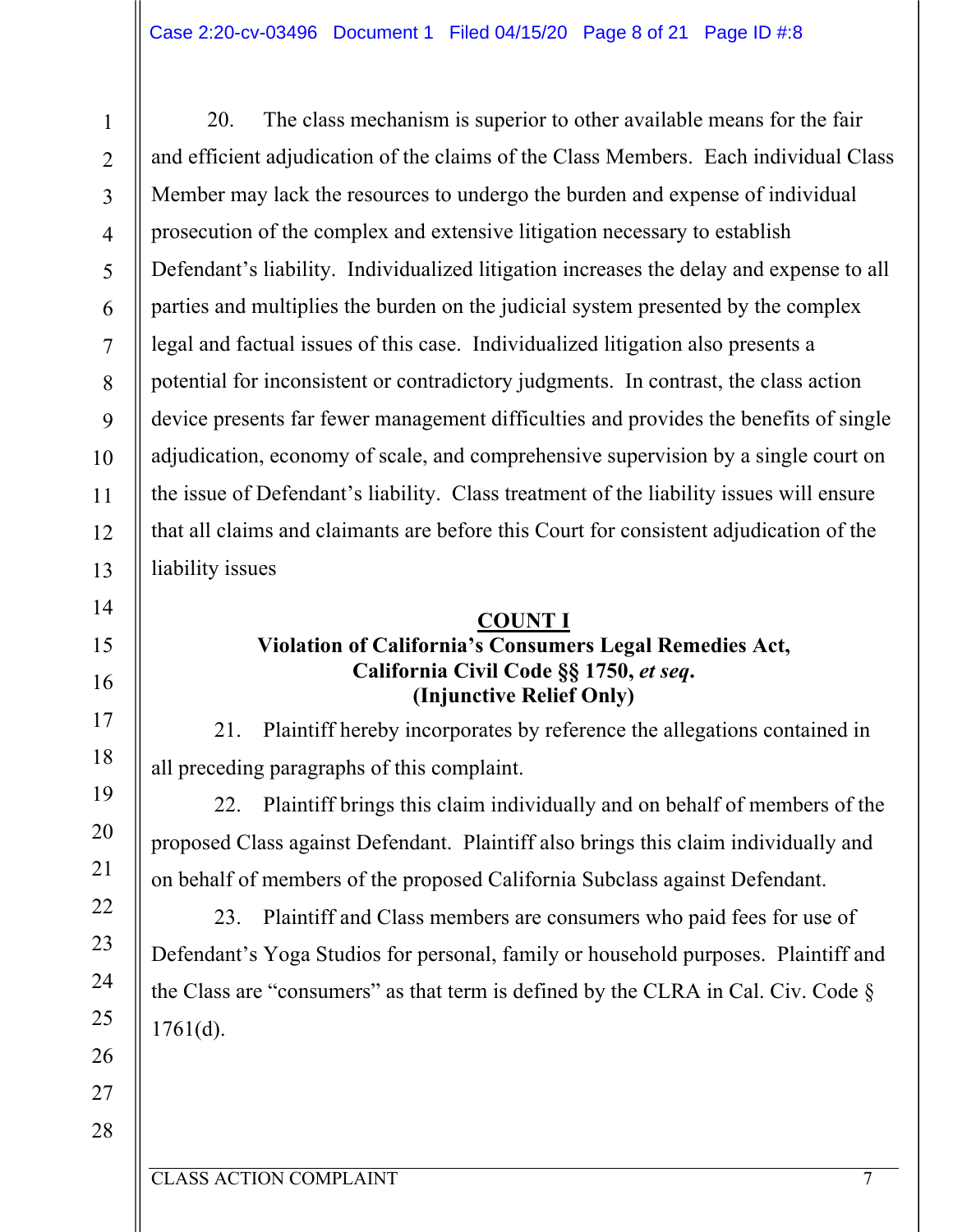24. Defendant's Yoga Studio access that Plaintiff and Class members purchased from Defendant was a "service" within the meaning of Cal. Civ. Code § 1761(b).

25. Defendant's actions, representations, and conduct have violated, and continue to violate the CLRA, because they extend to transactions that intended to result, or which have resulted in, the sale of services to consumers.

26. Defendant's advertising that consumers would have access to its Yoga Studios upon paying a membership fee is false and misleading to a reasonable consumer, including Plaintiff, because Defendant in fact closed all of its Yoga Studios while continuing to retain and charge consumers for Yoga Studio memberships.

27. California's Consumers Legal Remedies Act, Cal. Civ. Code §  $1770(a)(5)$ , prohibits "[r]epresenting that goods or services have sponsorship, approval, characteristics, ingredients, uses, benefits, or quantities which they do not have or that a person has a sponsorship, approval, status, affiliation, or connection which he or she does not have." By engaging in the conduct set forth herein, Defendant violated and continue to violate Section 1770(a)(5) of the CLRA, because Defendant's conduct constitutes unfair methods of competition and unfair or fraudulent acts or practices, in that Defendant misrepresent the particular characteristics, benefits and quantities of the services.

21 22 23 24 25 26 27 28. Cal. Civ. Code  $\S 1770(a)(7)$  prohibits representing that goods or services are of a particular standard, quality, or grade, or that goods are of a particular style or model, if they are of another. By engaging in the conduct set forth herein, Defendant violated and continues to violate Section 1770(a)(7) of the CLRA, because Defendant's conduct constitutes unfair methods of competition and unfair or fraudulent acts or practices, in that Defendant misrepresents the particular standard, quality or grade of the services.

28

1

2

3

4

5

6

7

8

9

10

11

12

13

14

15

16

17

18

19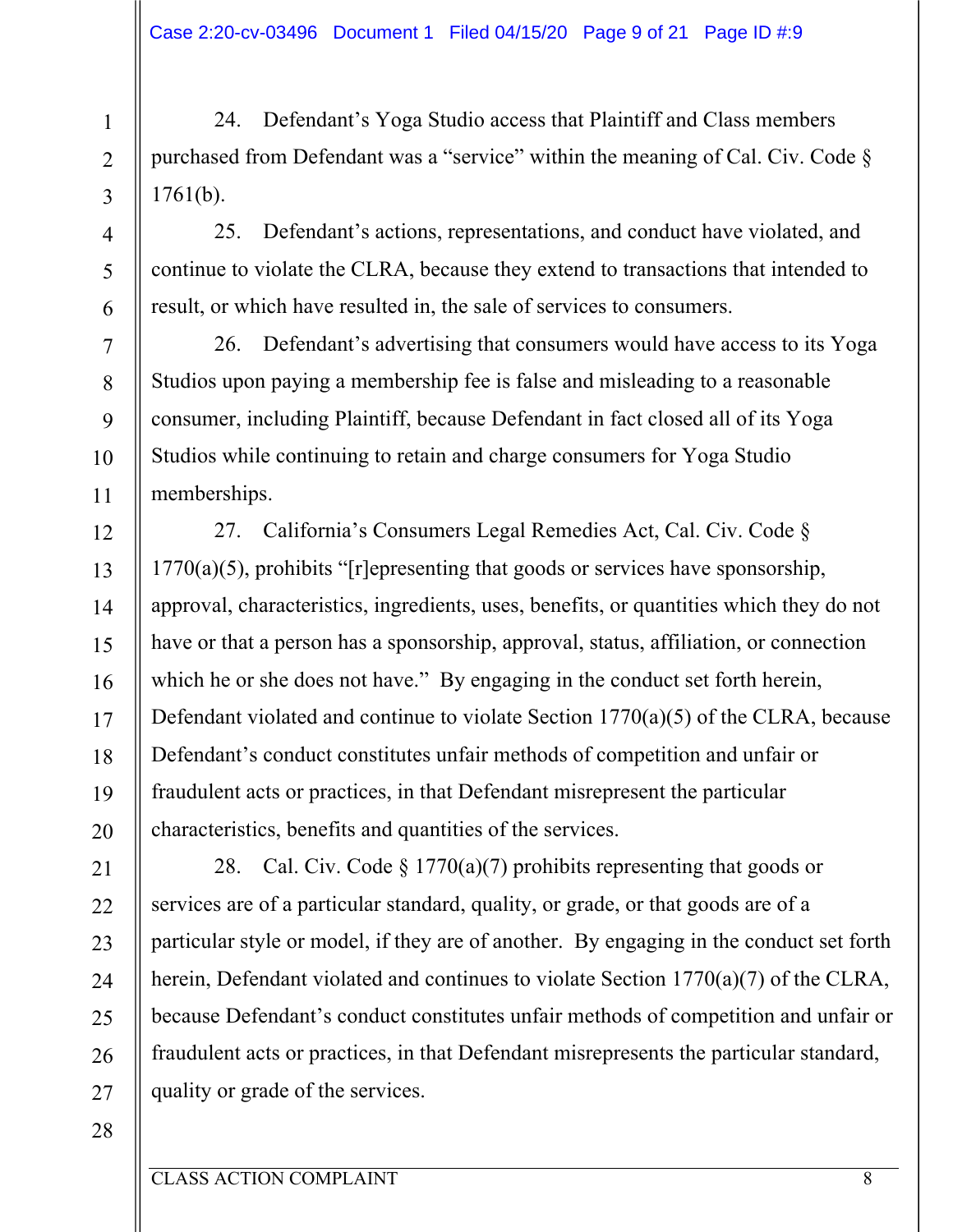29. Cal. Civ. Code  $\S 1770(a)(9)$  further prohibits "[a]dvertising goods or services with intent not to sell them as advertised." By engaging in the conduct set forth herein, Defendant violated and continues to violate Section 1770(a)(9), because Defendant's conduct constitutes unfair methods of competition and unfair or fraudulent acts or practices, in that Defendant advertises services with the intent not to sell the services as advertised.

30. Plaintiff and the Class acted reasonably when they purchased Defendant's Yoga Studio membership on the belief that Defendant's representations were true and lawful.

31. Plaintiff and the Class suffered injuries caused by Defendant because: (a) they would not have purchased or paid for Defendant's Yoga Studio memberships absent Defendant's representations and omission of a warning that it would retain and charge membership fees while its Yoga Studios nationwide are closed; (b) they would not have purchased Yoga Studio memberships on the same terms absent Defendant's representations and omissions; (c) they paid a price premium for Defendant's Yoga Studio membership based on Defendant's misrepresentations and omissions; and (d) Defendant's Yoga Studio memberships did not have the characteristics, benefits, or quantities as promised.

32. Under California Civil Code § 1780(a), Plaintiff and members of the Class seek injunctive and equitable relief for Defendant's violations of the CLRA. Plaintiff has mailed an appropriate demand letter consistent with California Civil Code § 1782(a). If Defendant fails to take corrective action within 30 days of receipt of the demand letter, Plaintiff will amend her complaint to include a request for damages as permitted by Civil Code § 1782(d).

33. Wherefore, Plaintiff seeks injunctive and equitable relief for these violations of the CLRA.

27 28

1

2

3

4

5

6

7

8

9

10

11

12

13

14

15

16

17

18

19

20

21

22

23

24

25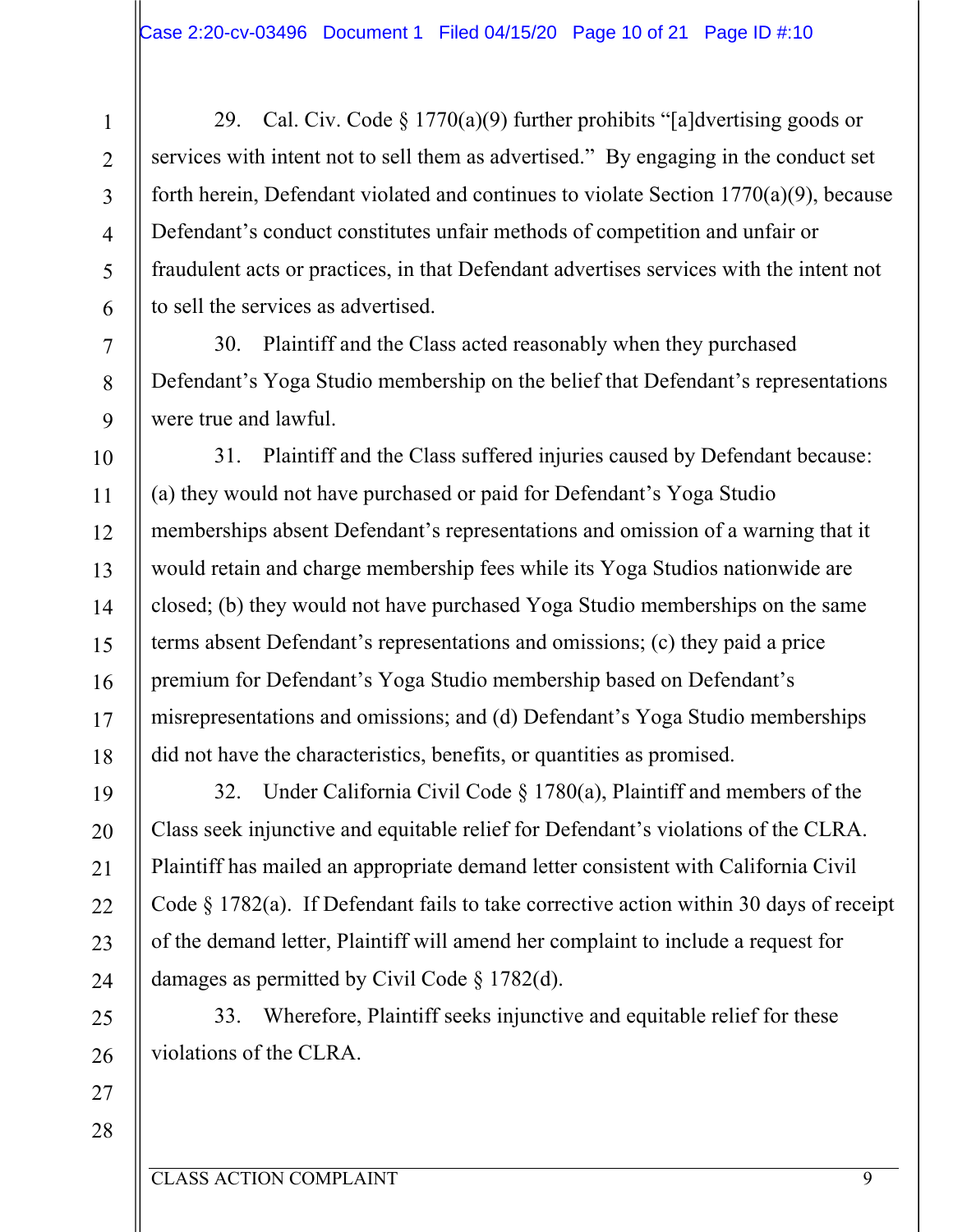#### **COUNT II Violation of California's Unfair Competition Law, California Business & Professions Code §§ 17200,** *et seq***.**

34. Plaintiff hereby incorporates by reference the allegations contained in all preceding paragraphs of this complaint.

35. Plaintiff brings this claim individually and on behalf of the members of the proposed Class against Defendant. Plaintiff also brings this claim individually and on behalf of members of the proposed California Subclass against Defendant.

36. Defendant is subject to California's Unfair Competition Law, Cal. Bus. & Prof. Code §§ 17200, *et seq*. The UCL provides, in pertinent part: "Unfair competition shall mean and include unlawful, unfair or fraudulent business practices and unfair, deceptive, untrue or misleading advertising …."

37. Defendant's advertising that its Yoga Studios members would have access to its Yoga Studios upon paying a membership fee is false and misleading to a reasonable consumer, including Plaintiff, because Defendant in fact closed all of its Yoga Studios while continuing to retain its membership fees and charge its customers for Yoga Studio memberships.

38. Defendant's business practices, described herein, violated the "unlawful" prong of the UCL by violating the CLRA, the FAL, and other applicable law as described herein.

39. Defendant's business practices, described herein, violated the "unfair" prong of the UCL in that its conduct is substantially injurious to consumers, offends public policy, and is immoral, unethical, oppressive, and unscrupulous, as the gravity of the conduct outweighs any alleged benefits. Defendant's advertising and its retention of membership fees while its Yoga Studios are closed is of no benefit to consumers.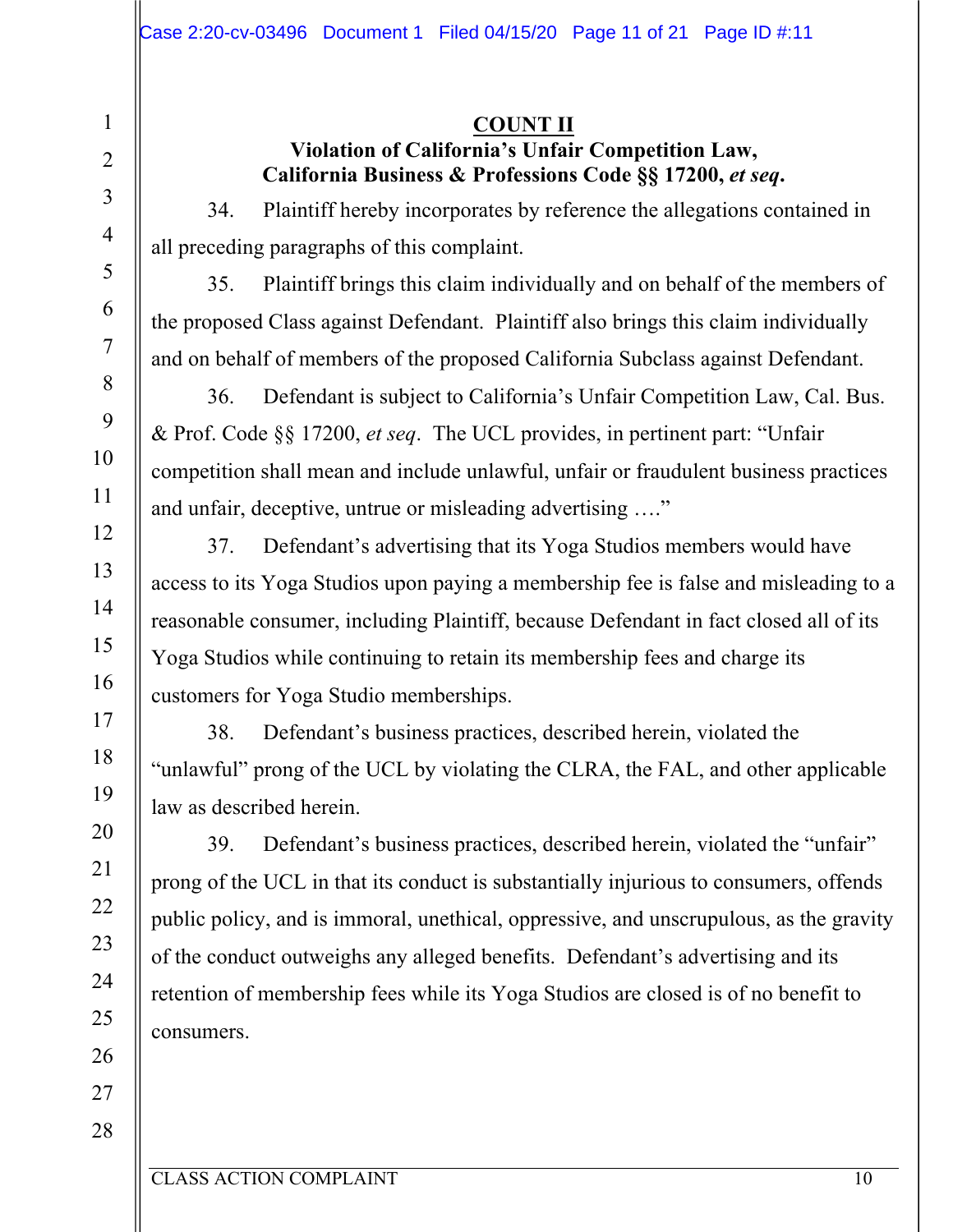40. Defendant violated the fraudulent prong of the UCL by misleading Plaintiff and the Class to believe that they would only owe fees when they would have access to Defendant's Yoga Studios.

41. Plaintiff and the Class acted reasonably when they signed up for memberships based on the belief that they would only owe fees when Defendant's Yoga Studios were open and accessible.

42. Plaintiff and the Class lost money or property as a result of Defendant's UCL violations because (a) they would not have purchased or paid for Defendant's Yoga Studio memberships absent Defendant's representations and omission of a warning that it would retain membership fees while all Yoga Studios nationwide are closed; (b) they would not have purchased Yoga Studio memberships on the same terms absent Defendant's representations and omissions; (c) they paid a price premium for Defendant's Yoga Studio membership based on Defendant's misrepresentations and omissions; and (d) Defendant's Yoga Studio memberships did not have the characteristics, benefits, or quantities as promised.

#### **COUNT III**

# **Violation of California's False Advertising Law, California Business & Professions Code §§ 17500,** *et seq***.**

43. Plaintiff hereby incorporates by reference the allegations contained in all preceding paragraphs of this complaint.

44. Plaintiff brings this claim individually and on behalf of the members of the proposed Class against Defendant. Plaintiff also brings this claim individually and on behalf of the members of the proposed California Subclass against Defendant.

45. California's False Advertising Law, Cal. Bus. & Prof. Code §§ 17500, *et seq.*, makes it "unlawful for any person to make or disseminate or cause to be made or disseminated before the public in this state, ... in any advertising device ... or in any other manner or means whatever, including over the Internet, any statement, concerning ... personal property or services, professional or otherwise, or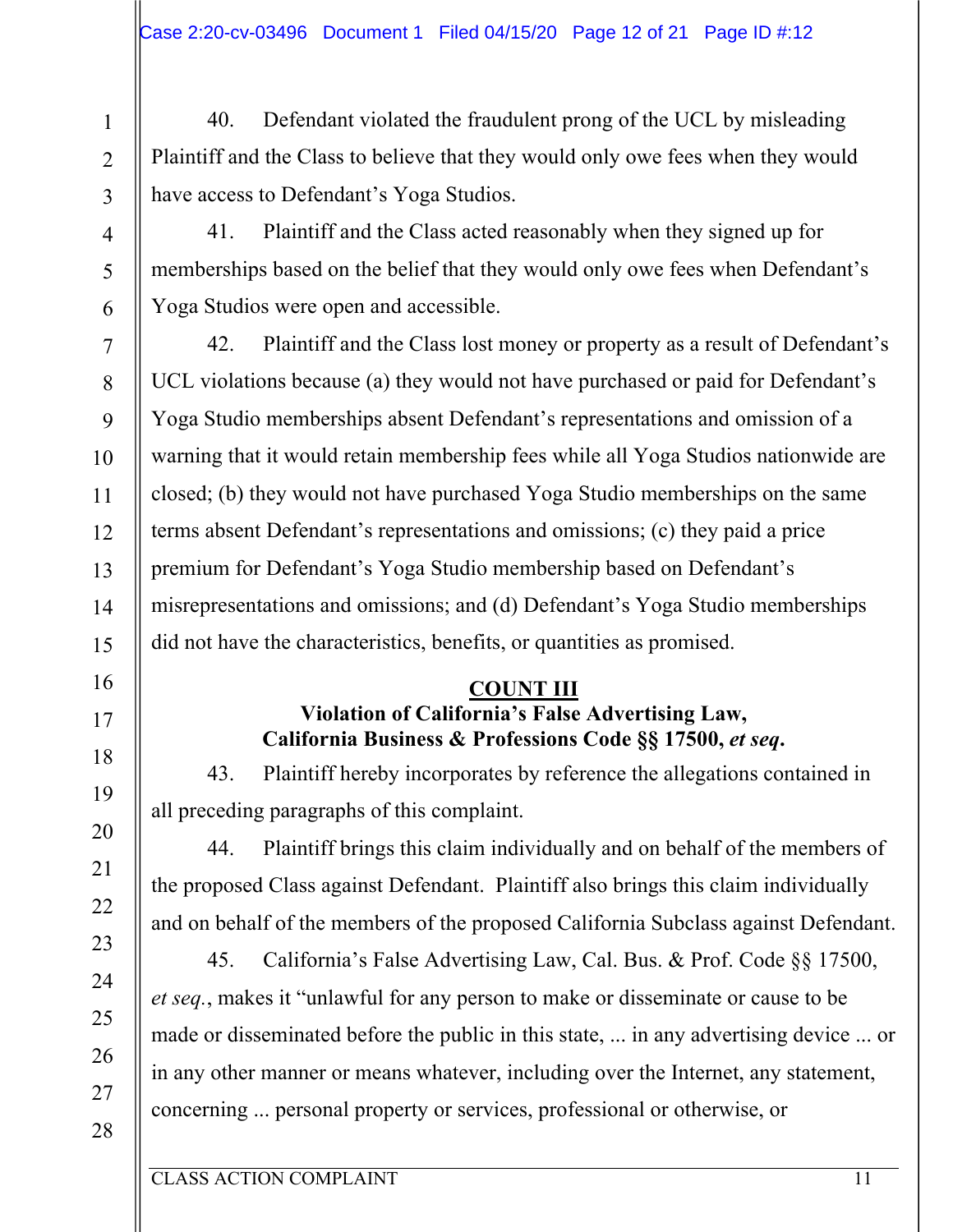performance or disposition thereof, which is untrue or misleading and which is known, or which by the exercise of reasonable care should be known, to be untrue or misleading."

46. Defendant engaged in a scheme of retaining and charging its customers membership fees while 100 percent of its Yoga Studios were closed. Defendant's advertising and marketing of its Yoga Studio membership as providing access to its locations misrepresented and/or omitted the true content and nature of Defendant's services. Defendant's advertisements and inducements were made in and originated from California and come within the definition of advertising as contained in Bus. & Prof. Code § 17500, *et seq*. in that the promotional materials were intended as inducements to purchase Yoga Studio memberships, and are statements disseminated by Defendant to Plaintiff and Class members. Defendant knew that these statements were unauthorized, inaccurate, and misleading.

47. Defendant's advertising that Yoga Studio members would have access to its Yoga Studio locations and that its customers would have access to its Yoga Studios upon paying a membership fee is false and misleading to a reasonable consumer, including Plaintiff, because Defendant in fact closed all of its Yoga Studios while continuing to retain its membership fees and charge its customers for Yoga Studio memberships.

48. Defendant violated § 17500, *et seq*. by misleading Plaintiff and the Class to believe that they would be owe fees only when they have access to Defendant's Yoga Studios.

49. Defendant knew or should have known, through the exercise of reasonable care that its advertising that customers would have unlimited access to all Yoga Studio locations is false and misleading. Further, Defendant knew or should have known that it was breaching its contracts with its customers and fraudulently charging fees when it retained all Yoga Studio fees while all of its Yoga Studios were closed.

1

2

3

4

5

6

7

8

9

10

11

12

13

14

15

16

17

18

19

20

21

22

23

24

25

26

27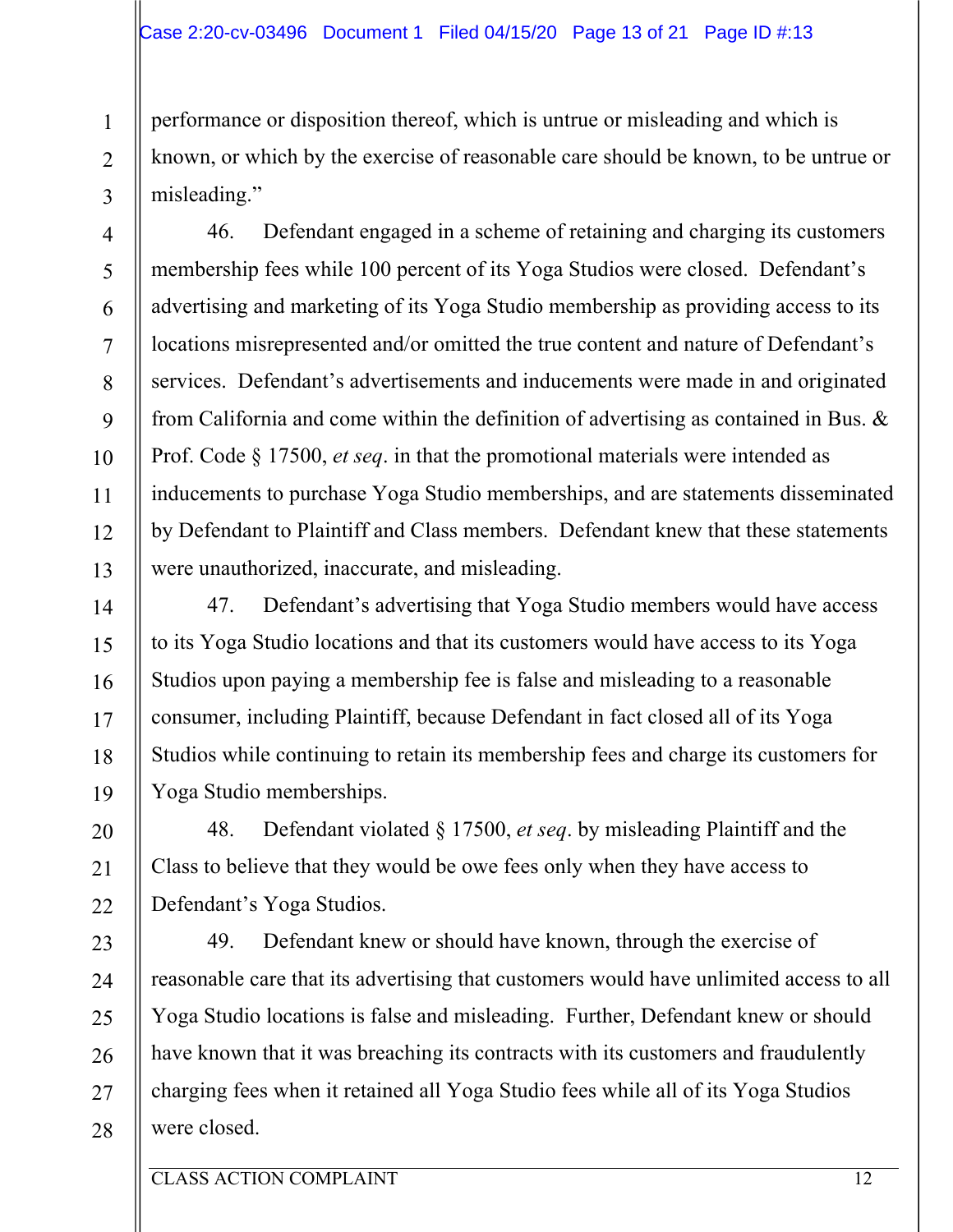50. Plaintiff and the Class lost money or property as a result of Defendant's FAL violation because: (a) they would not have purchased or paid for Defendant's Yoga Studio memberships absent Defendant's representations and omission of a warning that it would retain and charge membership fees while its Yoga Studios nationwide are closed; (b) they would not have purchased Yoga Studio memberships on the same terms absent Defendant's representations and omissions; (c) they paid a price premium for Defendant's Yoga Studio membership based on Defendant's misrepresentations and omissions; and (d) Defendant's Yoga Studio memberships did not have the characteristics, benefits, or quantities as promised.

## **COUNT IV Breach of Express Warranty**

51. Plaintiff hereby incorporates by reference the allegations contained in all preceding paragraphs of this complaint.

52. Plaintiff brings this claim individually and on behalf of the members of the proposed Class against Defendant. Plaintiff also brings this claim individually and on behalf of the members of the proposed California Subclass against Defendant.

53. In connection with the sale of Yoga Studio memberships, Defendant issues an express warranty that customers would have access to its Yoga Studio locations.

54. Defendant's affirmation of fact and promise in Defendant's marketing and signage became part of the basis of the bargain between Defendant and Plaintiff and Class members, thereby creating express warranties that the services would conform to Defendant's affirmation of fact, representations, promise, and description.

55. Defendant breached its express warranty because Defendant does not provide access to its Yoga Studio locations. In fact, Defendant has retained and charged its monthly fees while 100 percent of its Yoga Studios are closed.

1

2

3

4

5

6

7

8

9

10

11

12

13

14

15

16

17

18

19

20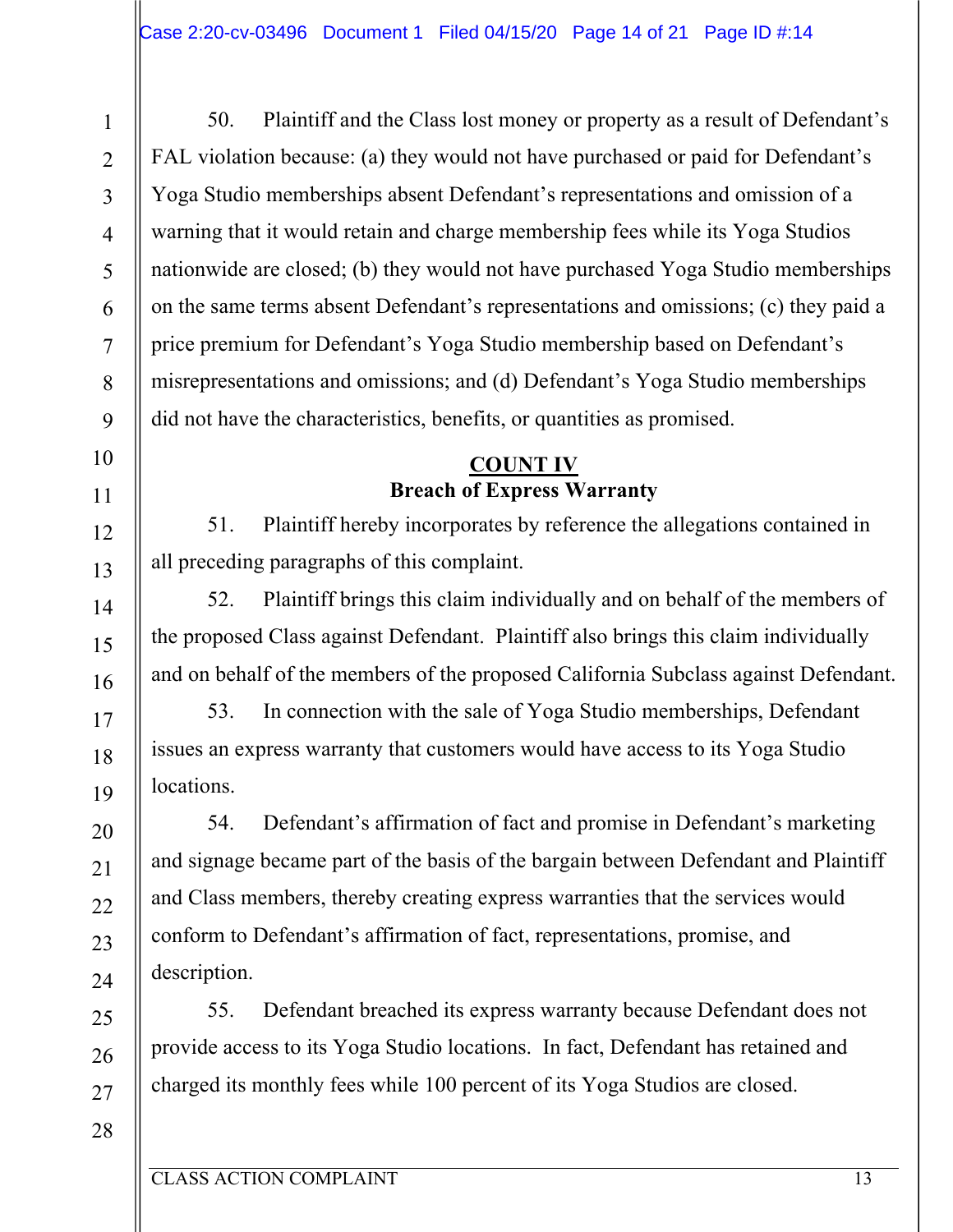56. Plaintiff and the Class members were injured as a direct and proximate result of Defendant's breach because: (a) they would not have purchased or paid for Defendant's Yoga Studio memberships absent Defendant's representations and omission of a warning that it would retain and charge membership fees while its Yoga Studios nationwide are closed; (b) they would not have purchased Yoga Studio memberships on the same terms absent Defendant's representations and omissions; (c) they paid a price premium for Defendant's Yoga Studio membership based on Defendant's misrepresentations and omissions; and (d) Defendant's Yoga Studio memberships did not have the characteristics, benefits, or quantities as promised.

## **COUNT V Negligent Misrepresentation**

57. Plaintiff hereby incorporates by reference the allegations contained in all preceding paragraphs of this complaint.

58. Plaintiff brings this claim individually and on behalf of the members of the proposed Class against Defendant. Plaintiff also brings this claim individually and on behalf of the members of the proposed California Subclass against Defendant.

59. As discussed above, Defendant misrepresented that customers would have access to its Yoga Studio locations. However, Defendant in fact closed all of its Yoga Studios while continuing to retain its membership fees and charge its customers for Yoga Studio memberships.

60. At the time Defendant made these representations, Defendant knew or should have known that these representations were false or made them without knowledge of their truth or veracity.

61. At an absolute minimum, Defendant negligently misrepresented and/or negligently omitted material facts about its Yoga Studio memberships and services.

62. The negligent misrepresentations and omissions made by Defendant, upon which Plaintiff and Class members reasonably and justifiably relied, were

27 28

1

2

3

4

5

6

7

8

9

10

11

12

13

14

15

16

17

18

19

20

21

22

23

24

25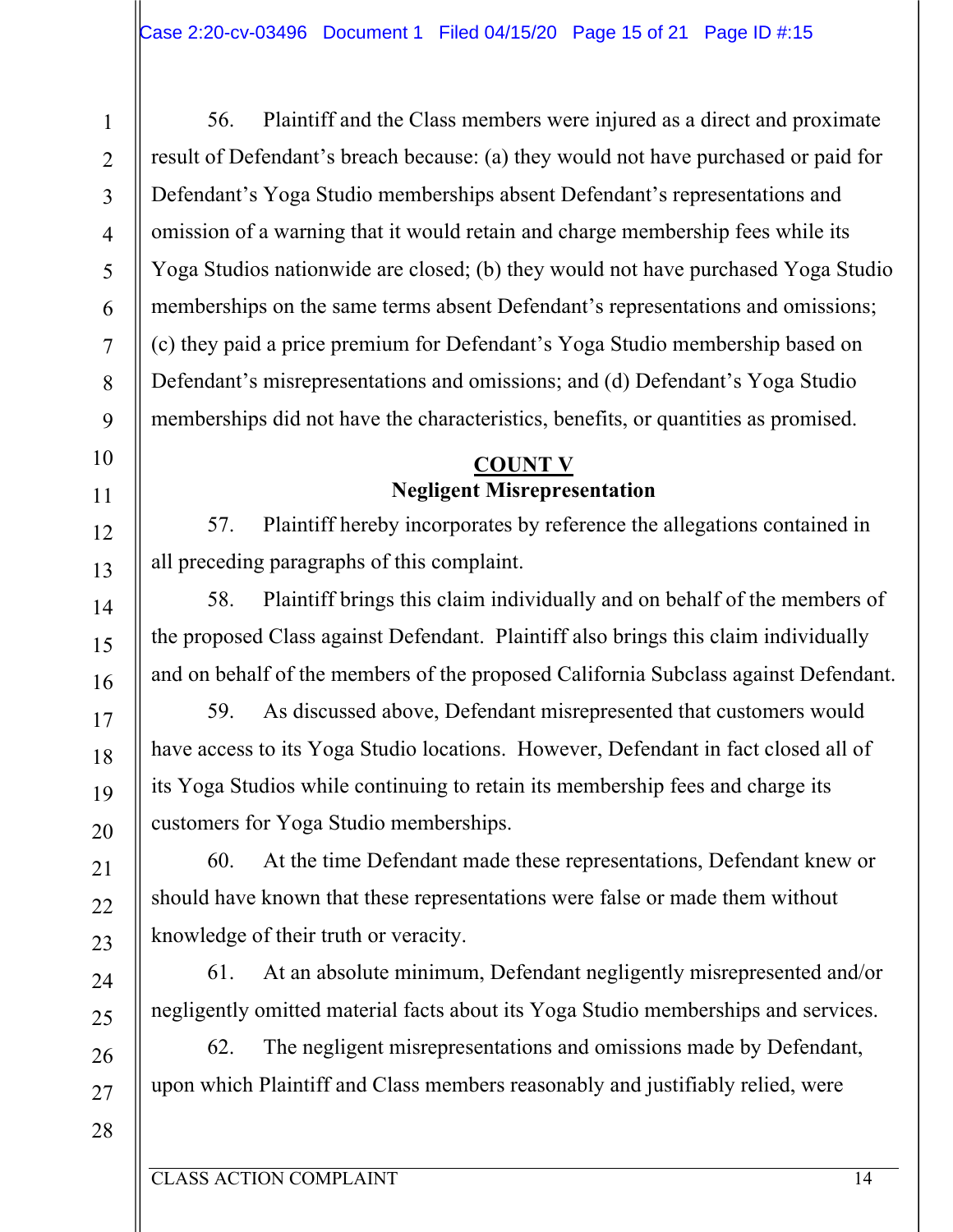intended to induce and actually induced Plaintiff and Class members to purchase Defendant's Yoga Studio memberships.

63. Plaintiff and Class members would not have purchased Defendant's Yoga Studio memberships, or would not have purchased the services on the same terms, if the true facts had been known.

64. The negligent actions of Defendant caused damage to Plaintiff and Class members, who are entitled to damages and other legal and equitable relief as a result.

#### **COUNT VI Fraud**

65. Plaintiff hereby incorporates by reference the allegations contained in all preceding paragraphs of this complaint.

66. Plaintiff brings this claim individually and on behalf of the members of the proposed Class against Defendant. Plaintiff also brings this claim individually and on behalf of the members of the proposed California Subclass against Defendant.

67. As discussed above, Defendant misrepresented that customers would have access to its Yoga Studio locations. However, Defendant in fact closed all of its Yoga Studios while continuing to retain its membership fees and charge its customers for Yoga Studio memberships. These misrepresentations and omissions were made with knowledge of their falsehood.

68. The misrepresentations and omissions made by Defendant, upon which Plaintiff and Class members reasonably and justifiably relied, were intended and actually induced Plaintiff and Class members to Defendant's Yoga Studio memberships.

69. The fraudulent actions of Defendant caused damage to Plaintiff and Class members, who are entitled to damages and other legal and equitable relief as a result.

1

2

3

4

5

6

7

8

9

10

11

12

13

14

15

16

17

18

19

20

21

22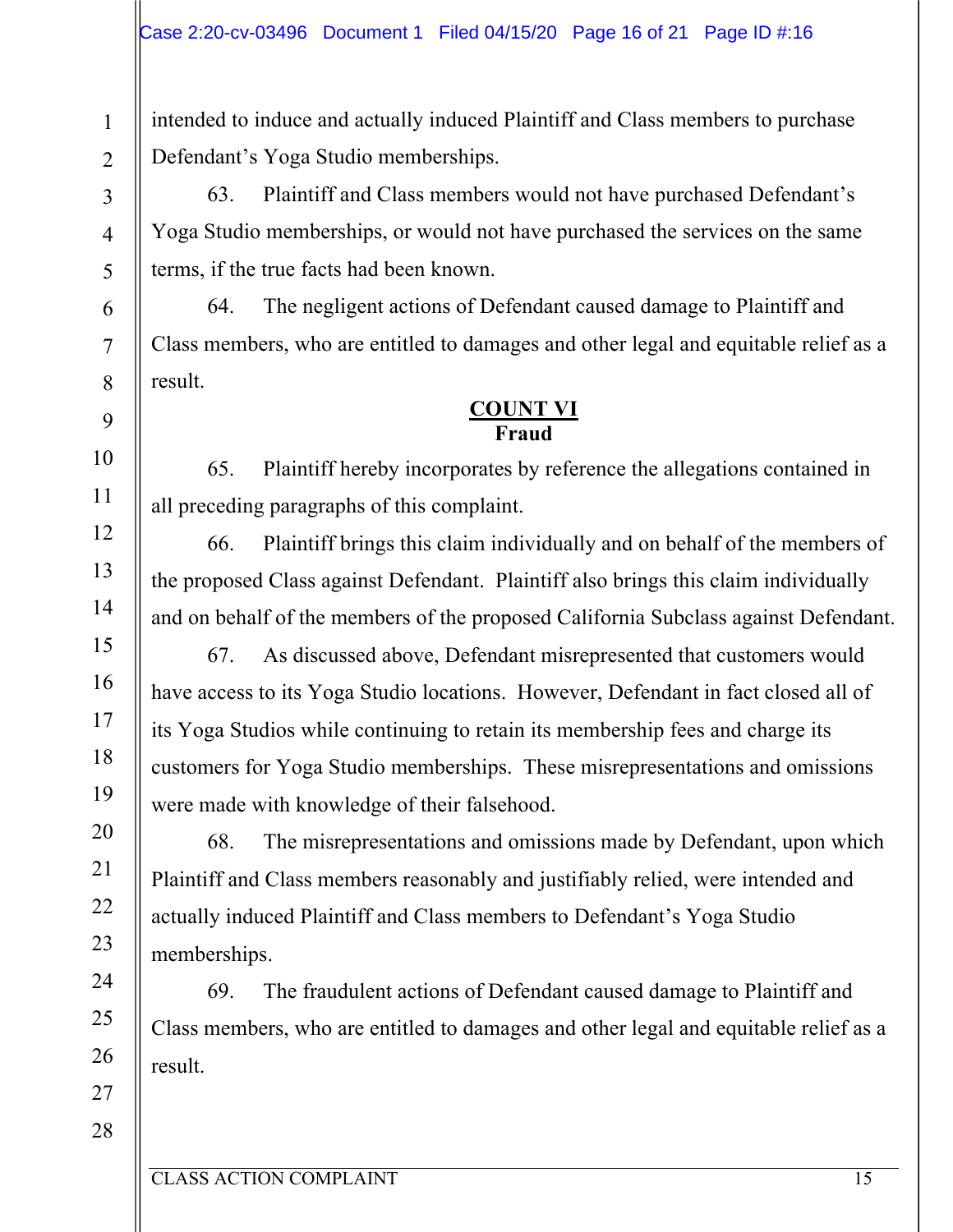### **COUNT VII Unjust Enrichment**

70. Plaintiff hereby incorporates by reference the allegations contained in all preceding paragraphs of this complaint.

71. Plaintiff brings this claim individually and on behalf of the members of the proposed Class against Defendant. Plaintiff also brings this claim individually and on behalf of the members of the proposed California Subclass against Defendant.

72. Plaintiff and members of the Class conferred benefits on Defendant by paying, and being charged, membership fees while 100 percent of Defendant's Yoga Studios were and remain closed.

73. Defendant has knowledge of such benefits.

74. Defendant has been unjustly enriched in retaining the revenues derived from Plaintiff and Class members' membership fees. Retention of those moneys under these circumstances is unjust and inequitable because Defendant is retaining its customers full membership fees while 100 percent of its Yoga Studios remain closed. These misrepresentations and charges caused injuries to Plaintiff and members of the Class because they would not have paid Defendant's membership fees had the true facts been known.

75. Because Defendant's retention of the non-gratuitous benefits conferred on it by Plaintiff and members of the Class is unjust and inequitable, Defendant must pay restitution to Plaintiff and members of the Class for their unjust enrichment, as ordered by the Court.

### **COUNT VIII Money Had and Received**

76. Plaintiff hereby incorporates by reference the allegations contained in all preceding paragraphs of this complaint.

77. Plaintiff brings this claim individually and on behalf of the members of the proposed Class against Defendant. Plaintiff also brings this claim individually

1

2

3

4

5

6

7

8

9

10

11

12

13

14

15

16

17

18

19

20

21

22

23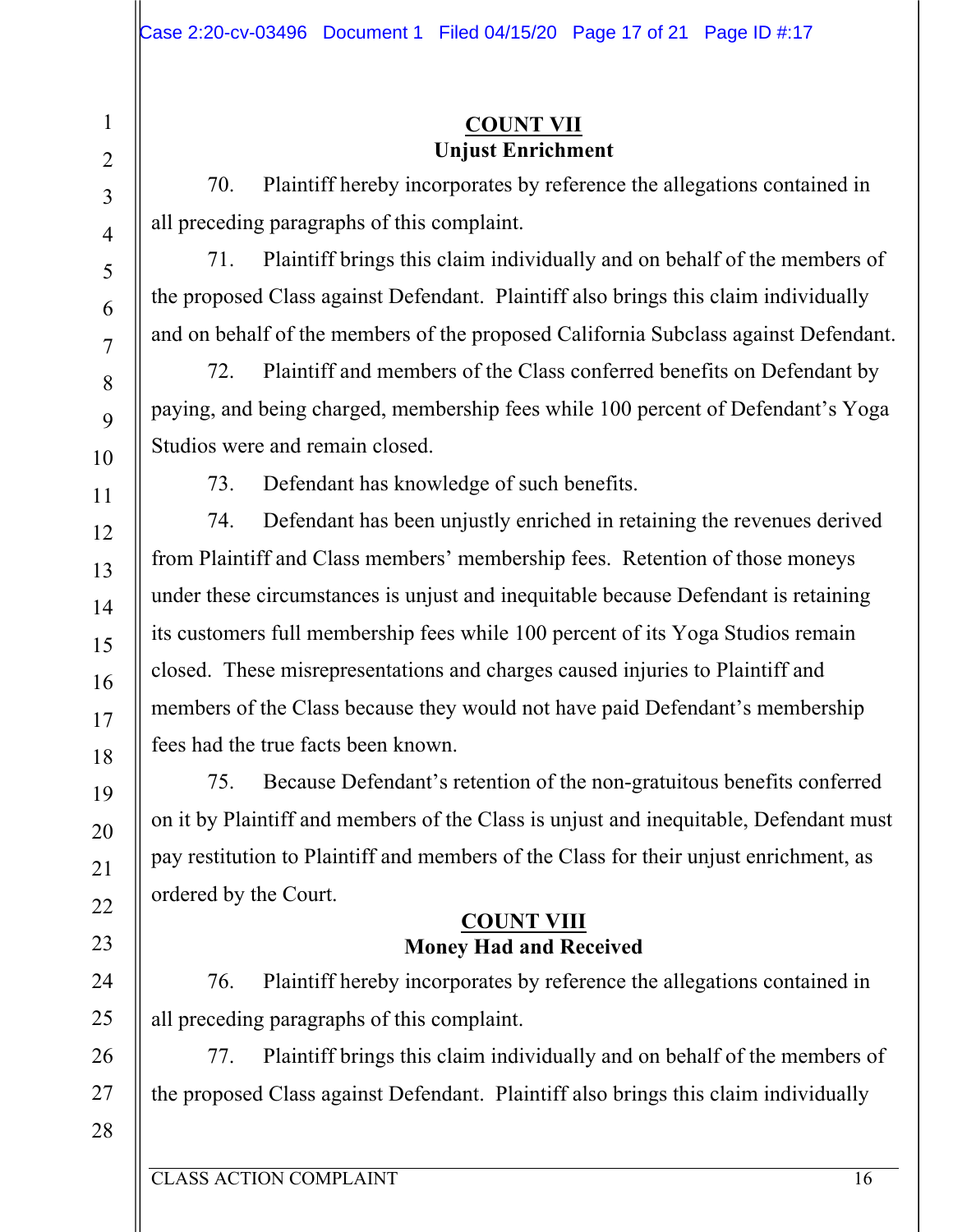1

2

3

4

5

6

7

8

9

10

11

12

13

14

15

16

17

18

19

20

21

22

23

24

25

26

and on behalf of the members of the proposed California Subclass against Defendant.

78. Defendant received money in the form of membership fees that was intended to be used for the benefit of Plaintiff and the Class, those membership fees were not used for the benefit of Plaintiff and the Class, and Defendant has not given back or refunded the wrongfully obtained money and membership fees to Plaintiff and the Class.

79. Defendant obtained rough money in the form of membership fees that was intended to be used to provide Yoga Studio access to Plaintiff and the Class. However, Defendant has retained and charged its membership fees while 100 percent of its Yoga Studios were and remain closed.

## **COUNT IX Conversion**

80. Plaintiff hereby incorporates by reference the allegations contained in all preceding paragraphs of this complaint.

81. Plaintiff brings this claim individually and on behalf of the members of the proposed Nationwide Class against Defendant. Plaintiff also brings this claim individually and on behalf of the members of the proposed California Subclass against Defendant.

82. Plaintiff and members of the Class had a right to retain their membership fees while all of Defendant's Yoga Studios were and remain closed; Defendant intentionally retained and charge the Plaintiff's and Class members' monthly membership fees while Defendant's Yoga Studios were closed; Plaintiff and Class members did not consent to Defendant's retaining such fees while Defendant's Yoga Studios are closed; Plaintiff and Class members were harmed through Defendant's retention and charging of their membership fees; Defendant's conduct was a substantial factor in causing Plaintiff and Class members' harm.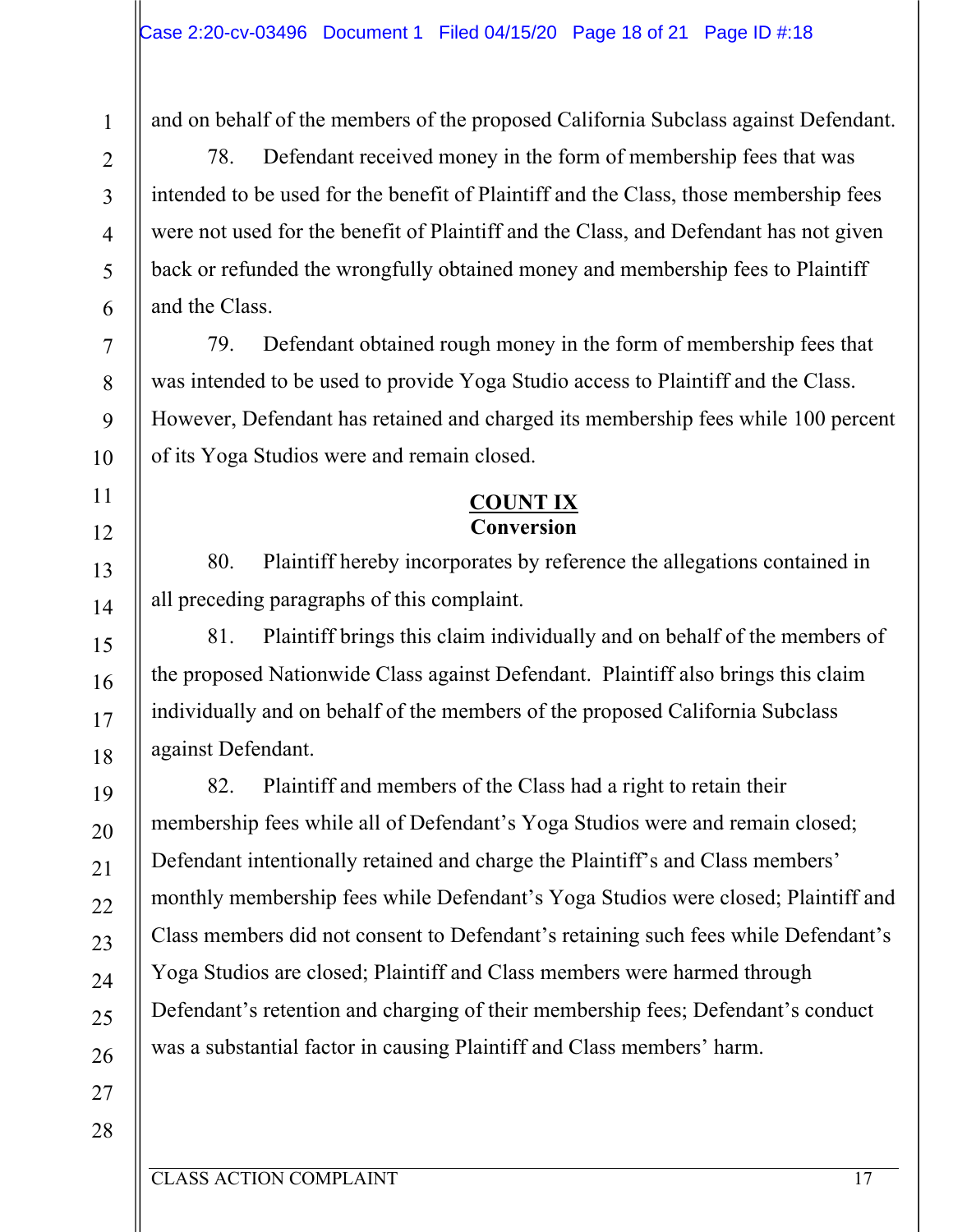#### **COUNT X Breach of Contract**

83. Plaintiff hereby incorporates by reference the allegations contained in all preceding paragraphs of this complaint.

84. Plaintiff brings this claim individually and on behalf of the members of the proposed Nationwide Class against Defendant. Plaintiff also brings this claim individually and on behalf of the members of the proposed California Subclass against Defendant.

85. Defendant entered into contracts with Plaintiff and Class members to provide access to Yoga Studio facilities in exchange for the payment of membership fees. Defendant has breached these contracts by retaining and charging Class members' membership fees while 100 percent of its Yoga Studios remain closed. Plaintiff and Class members have suffered an injury through the payment of membership fees while not having access to Defendant's Yoga Studios.

## **PRAYER FOR RELIEF**

WHEREFORE, Plaintiff, individually and on behalf of others similarly situated, seek judgment against Defendant, as follows:

- a) For an order certifying the certifying the Nationwide Class under Rule 23 of the Federal Rules of Civil Procedure and naming Plaintiff Weiler as a representative of the Class and Plaintiff's attorneys as Class Counsel to represent the Class;
- b) For an order certifying the California Subclass under Rule 23 of the Federal Rules of Civil Procedure and naming Plaintiff as representative of the California Subclass and Plaintiff's attorneys as Class Counsel to represent the California Subclass members;
- (c) For an order finding in favor of Plaintiff, the Class, and California Subclass on all counts asserted herein;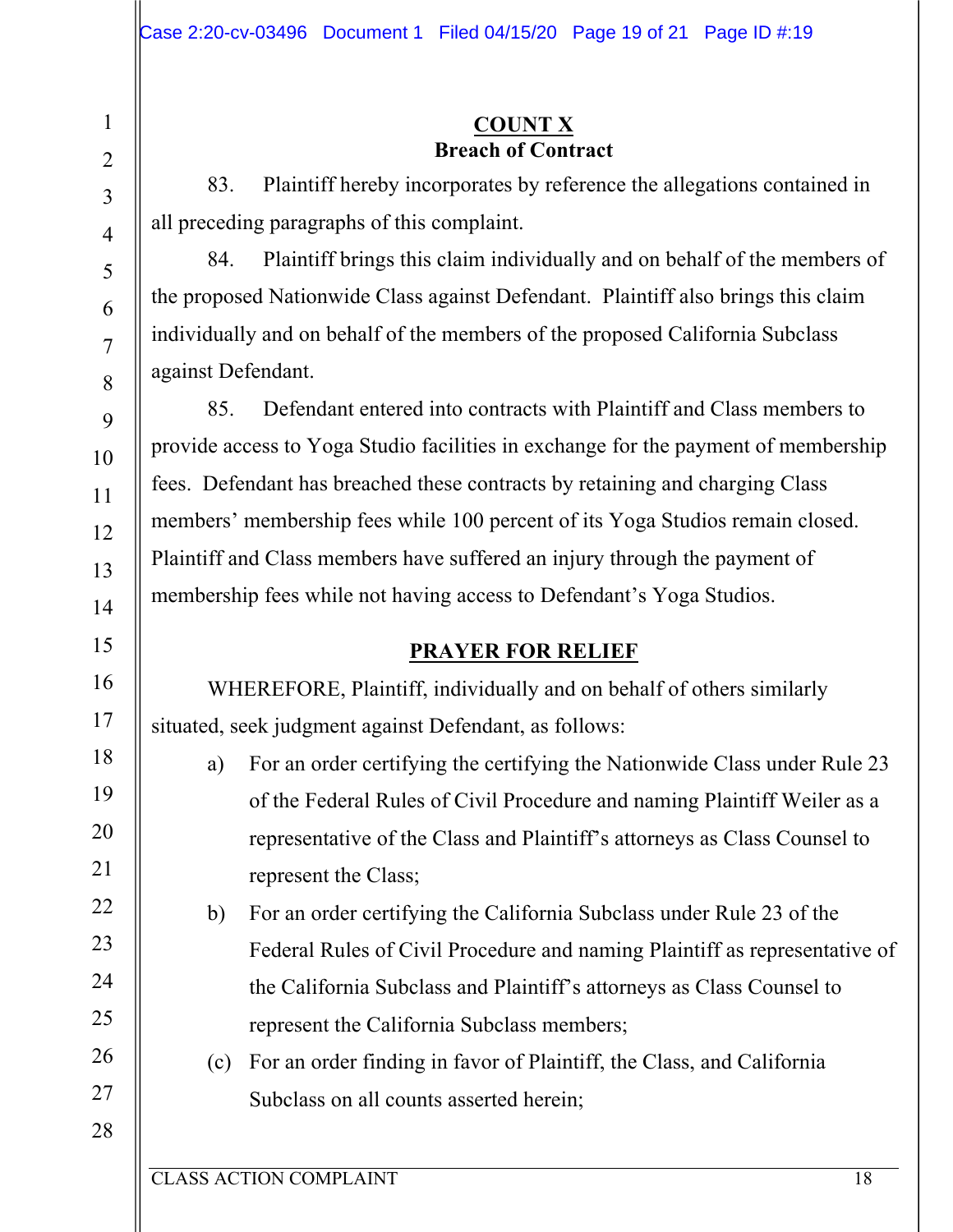|                                | Case 2:20-cv-03496 Document 1 Filed 04/15/20 Page 20 of 21 Page ID #:20                                           |  |  |  |  |  |
|--------------------------------|-------------------------------------------------------------------------------------------------------------------|--|--|--|--|--|
| $\mathbf{1}$<br>$\overline{c}$ | For compensatory, statutory, and punitive damages in amounts to be<br>(d)<br>determined by the Court and/or Jury; |  |  |  |  |  |
| $\overline{3}$                 | For prejudgment interest on all amounts awarded;<br>(e)                                                           |  |  |  |  |  |
| $\overline{4}$<br>5            | For an order of restitution and all other forms of equitable monetary<br>(f)<br>relief;                           |  |  |  |  |  |
| 6                              | For injunctive relief as pleaded or as the Court may deem proper; and<br>(g)                                      |  |  |  |  |  |
| 7                              | For an order awarding Plaintiff and the Class their reasonable attorneys'<br>(h)                                  |  |  |  |  |  |
| 8                              | fees, expenses, and costs of suit.                                                                                |  |  |  |  |  |
| 9                              |                                                                                                                   |  |  |  |  |  |
| 10                             | <b>JURY DEMAND</b>                                                                                                |  |  |  |  |  |
| 11                             | Plaintiff demands a trial by jury on all causes of action and issues so triable.                                  |  |  |  |  |  |
| 12                             |                                                                                                                   |  |  |  |  |  |
| 13                             | Dated: April 15, 2020<br><b>BURSOR &amp; FISHER, P.A.</b>                                                         |  |  |  |  |  |
| 14                             | By: <i>/s/ Brittany S. Scott</i>                                                                                  |  |  |  |  |  |
| 15                             | Brittany S. Scott                                                                                                 |  |  |  |  |  |
| 16                             | Yeremey Krivoshey (State Bar No. 295032)                                                                          |  |  |  |  |  |
| 17                             | Brittany S. Scott (State Bar No. 327132)                                                                          |  |  |  |  |  |
| 18                             | 1990 North California Blvd., Suite 940<br>Walnut Creek, CA 94596                                                  |  |  |  |  |  |
| 19                             | Telephone: (925) 300-4455<br>Facsimile: (925) 407-2700                                                            |  |  |  |  |  |
| 20                             | E-mail: ykrivoshey@bursor.com                                                                                     |  |  |  |  |  |
| 21                             | $bscott(a)$ bursor.com                                                                                            |  |  |  |  |  |
| 22                             | <b>BURSOR &amp; FISHER, P.A.</b>                                                                                  |  |  |  |  |  |
| 23                             | Scott A. Bursor (State Bar No. 276006)<br>2665 S. Bayshore Dr., Suite 220                                         |  |  |  |  |  |
| 24                             | Miami, FL 33133-5402<br>Telephone: (305) 330-5512                                                                 |  |  |  |  |  |
|                                | Facsimile: (305) 676-9006                                                                                         |  |  |  |  |  |
| 25                             | E-Mail: $scott(\omega)$ bursor.com                                                                                |  |  |  |  |  |
| 26                             | <b>Attorneys for Plaintiff</b>                                                                                    |  |  |  |  |  |
| 27                             |                                                                                                                   |  |  |  |  |  |
| 28                             |                                                                                                                   |  |  |  |  |  |
|                                | <b>CLASS ACTION COMPLAINT</b><br>19                                                                               |  |  |  |  |  |